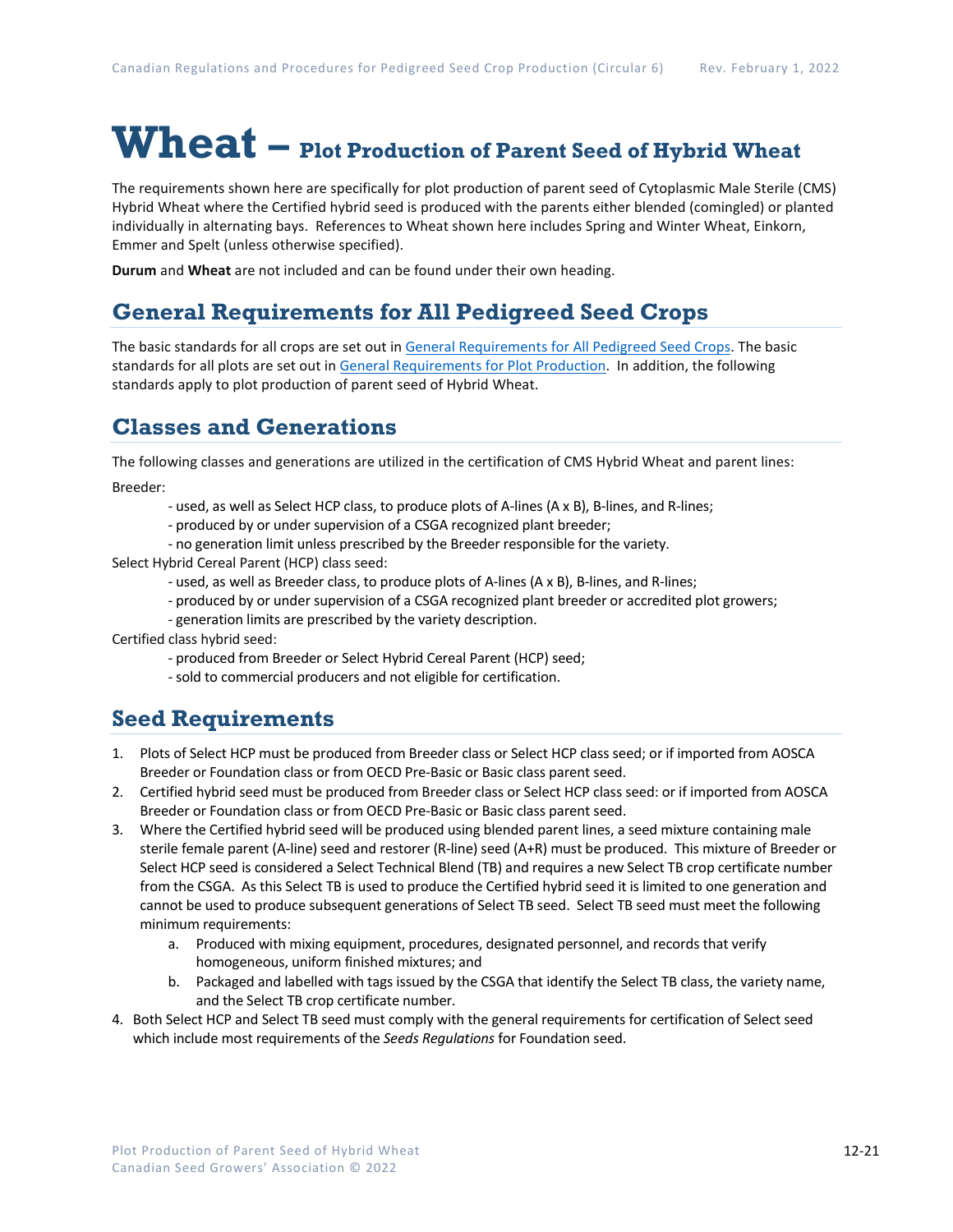# **Area of Select HCP Plots**

1. There is no limit on the number of plots or the total acreage of plots. However, the area of each Select HCP plot is limited to 4 hectares (10 acres) in size.

## **Land Requirements**

| <b>Inspected Crop</b>                | Must NOT be grown on land which:                                                               |  |
|--------------------------------------|------------------------------------------------------------------------------------------------|--|
| Spring & Winter<br><b>Select HCP</b> | In any of the preceding 2 years has been planted with or produced a crop of:<br>Wheat<br>Durum |  |

## **Crop Inspection**

- 1. Plots of Select HCP must be inspected as follows:
	- a. Plots containing male sterile (female seed parent) A-lines require two (2) inspections:
		- (i) First inspection must be completed during anthesis (flowering) to report pollen shedders in A-line plants;

(ii) Second inspection must be completed after heads assume a mature colour to report offtypes/other varieties.

b. Plots of (male maintainer) B-lines or (restorer) R-lines require one (1) inspection: (i) Inspection must be completed after heads assume a mature colour to report off-types/other varieties.

# **Crop Standards**

### **Isolation - Plots containing A-line (male sterile) female parent seed**

Minimum Isolation Distances Required from an Inspected Crop to Other Crops:

|                                                                               | 1. Varietal Purity       |                                                                                                                 | <b>Distance</b>                                     |  |
|-------------------------------------------------------------------------------|--------------------------|-----------------------------------------------------------------------------------------------------------------|-----------------------------------------------------|--|
|                                                                               | a.<br>b.                 | Inspected pedigreed crop of same* parent line/variety<br>Different* varieties of Wheat or non-pedigreed** Wheat | 1 meter (3 feet) ***<br>800 meters (2,625 feet)**** |  |
| 2.                                                                            | <b>Mechanical Purity</b> |                                                                                                                 | <b>Distance</b>                                     |  |
|                                                                               | a.                       | Barley, Durum, Oat, Rye, Triticale                                                                              | 2 meters (6 feet)                                   |  |
| Isolation - Plots containing B-line or R-line (male fertile) male parent seed |                          |                                                                                                                 |                                                     |  |
| Minimum Isolation Distances Required from an Inspected Crop to Other Crops:   |                          |                                                                                                                 |                                                     |  |
|                                                                               |                          | 1. Varietal Purity                                                                                              | <b>Distance</b>                                     |  |
|                                                                               | a.<br>b.                 | Inspected pedigreed crop of same* parent line/variety<br>Different* varieties of Wheat or non-pedigreed** Wheat | 1 meter (3 feet) ***<br>10 meters (33 feet)******   |  |

- 2. Mechanical Purity **Distance Research Struck In** Distance
	- a. Barley, Durum, Oat, Rye, Triticale 2 meters (6 feet)

#### Additional Isolation Requirements:

1. The perimeter of Select HCP plots must be clearly defined, and the isolation distance required must be provided prior to crop inspection.